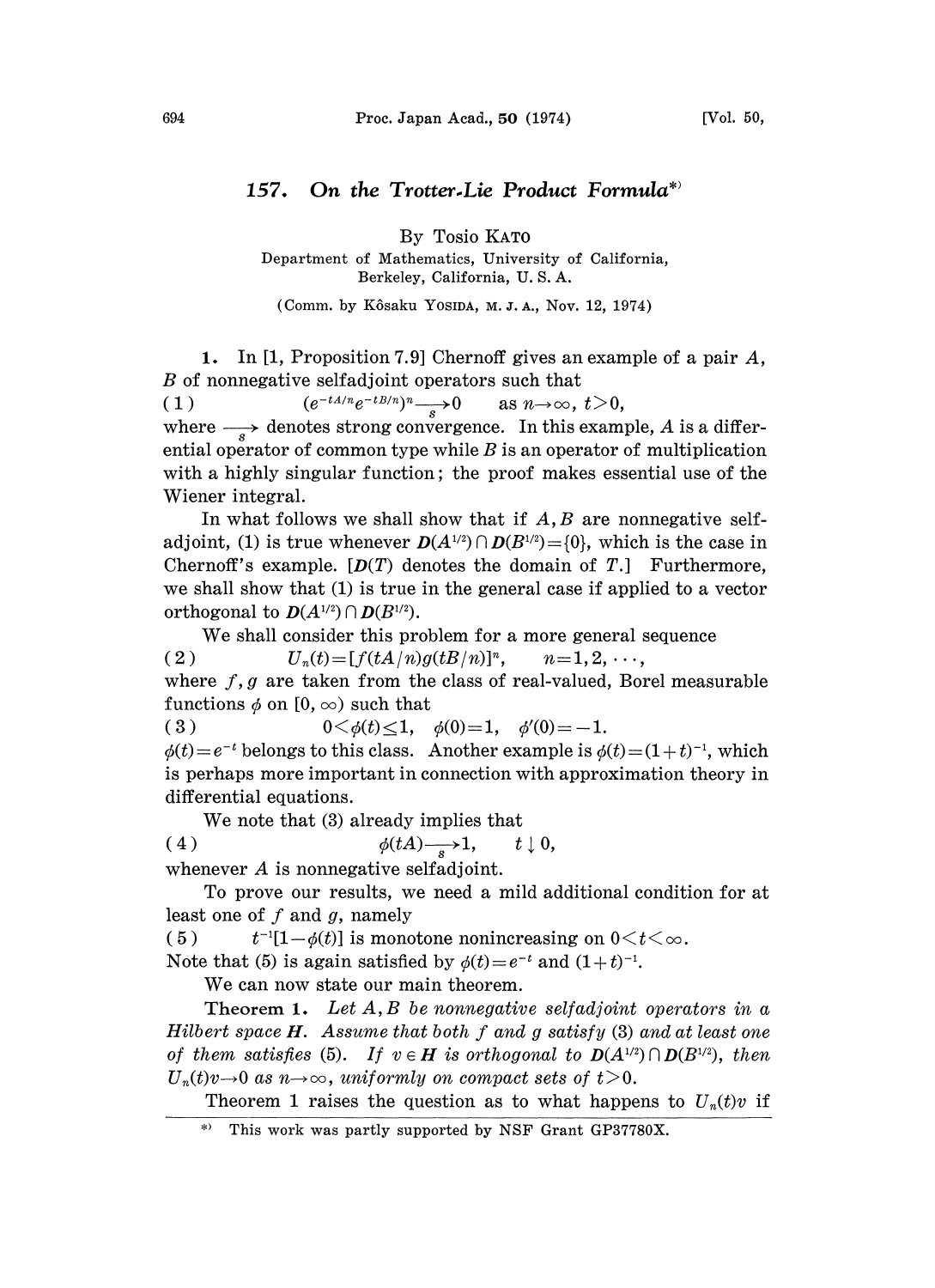$v \in H' \equiv$ closure of  $D(A^{1/2}) \cap D(B^{1/2})$ . It is natural to expect that  $U_n(t)v$  $e^{-tC'}v$ , where  $C'=A+B$  (the form-sum); C' is by definition the selfadjoint operator in  $H'$  associated with the nonnegative closed quadratic form  $u \mapsto ||A^{\frac{1}{2}}u||^2 + ||B^{\frac{1}{2}}u||^2$ , which is densely defined in H'. We shall show that this is indeed the case under a slightly stronger assumption on one of  $f$  and  $g$ , namely

(6)  $t^{-1}[\phi(t)^{-1}-1]$  is monotone nonincreasing on  $0 \le t \le \infty$ .

Note that  $\phi(t) = (1+t)^{-1}$  satisfies (6) but e<br>Theorem 2. Let A. B be as in Theorem

that  $\phi(t)=(1+t)^{-1}$  satisfies (6) but  $e^{-t}$  does not, unfortunately.<br>Theorem 2. Let A, B be as in Theorem 1 and let H' be the closure of  $D(A^{1/2}) \cap D(B^{1/2})$ . Assume that both f and g satisfy (3) and one of them satisfies (5) while the other satisfies (6). Then

(7)  $U_n(t) \longrightarrow e^{-tC'} \oplus 0 \quad \text{as } n \to \infty,$ the direct sum corresponding to  $H=H'\oplus H'^{\perp}$ , where  $C'=A+B$  (see

above). The convergence in (7) is uniform on compact sets of  $t>0$ , and on compact sets of  $t \geq 0$  when applied to  $u \in H'$ .

Examples. Theorem 1 is applicable to the cases

 $U_n(t) = (e^{-tA/n}e^{-tB/n})^n,$   $[(1 + tA/n)^{-1}e^{-tB/n}]^n,$  $[e^{-tA/n}(1 + tB/n)^{-1}]^n$ ,  $[(1 + tA/n)^{-1}(1 + tB/n)^{-1}]^n$ .

Theorem 2 applies to all these cases except the first one, for which the question is open whether or not (7) is true.

In what follows we shall give a complete proof of Theorem 1, with a sketch of the proof of Theorem 2.

2. We shall prove Theorem <sup>I</sup> in <sup>a</sup> series of lemmas.

**Lemma 1.** Let  $H_n$ ,  $n=1, 2, \dots$ , be selfadjoint operators in **H** such that  $1 \leq H_1 \leq H_2 \leq \cdots$  in the usual sense (see e.g. [2, p. 330]). Let  $D_0$  be the set of all  $u=\bigcap_n D(H_n^{\frac{1}{2}})$  such that  $\sup_n \|H_n^{\frac{1}{2}}u\|$  is finite. Then  $H_n^{-1}v$  $\rightarrow 0$ ,  $n \rightarrow \infty$ , for all  $v \perp D_0$ .

**Proof.** Since  $\{H_n^{-1}\}$  is a monotone nonincreasing sequence of bounded, nonnegative, selfadjoint operators, there is an operator  $K$  of the same kind such that  $H_n^{-1} \longrightarrow K$  (see e.g. [2, p. 452]).

Since  $0 \le K \le H_n^{-1}$ , we have  $||K^{1/2}u|| \le ||H_n^{-1/2}u||$  for  $u \in H$ . A standard argument then shows that  $K^{1/2}$  has range in  $D(H_n^{\nu_2})$  with  $||H_n^{\nu_2}K||$  $\leq ||u||$ . Since this is true for all n, we have  $K^{1/2}u \in D_0$ . Thus  $K^{1/2}$  has range in  $D_0$ , and so does K. Since K is selfadjoint, it follows that  $Kv$  $t=0$  for  $v \perp D_0$ . Since  $H_n^{-1} \longrightarrow K$ , this proves the lemma.

3. To continue with the proof, we may assume that  $f$  satisfies (5). (The other case can easily be reduced to this case, see the argument [1, p. 48].) Set

(8)  $G(t) = t^{-1}[g(tB)^{-1} - f(tA)] \ge 0,$  $t > 0.$  $G(t)$  is in general unbounded, but it is selfadjoint with  $D(G(t))$  $= D(g(tB)^{-1})$  because  $f(tA)$  is bounded selfadjoint.

Lemma 2.  $[1+G(t)]^{-1}v \rightarrow 0$ , t of  $v \mid D' \equiv D(A^{1/2}) \cap D(B^{1/2})$ .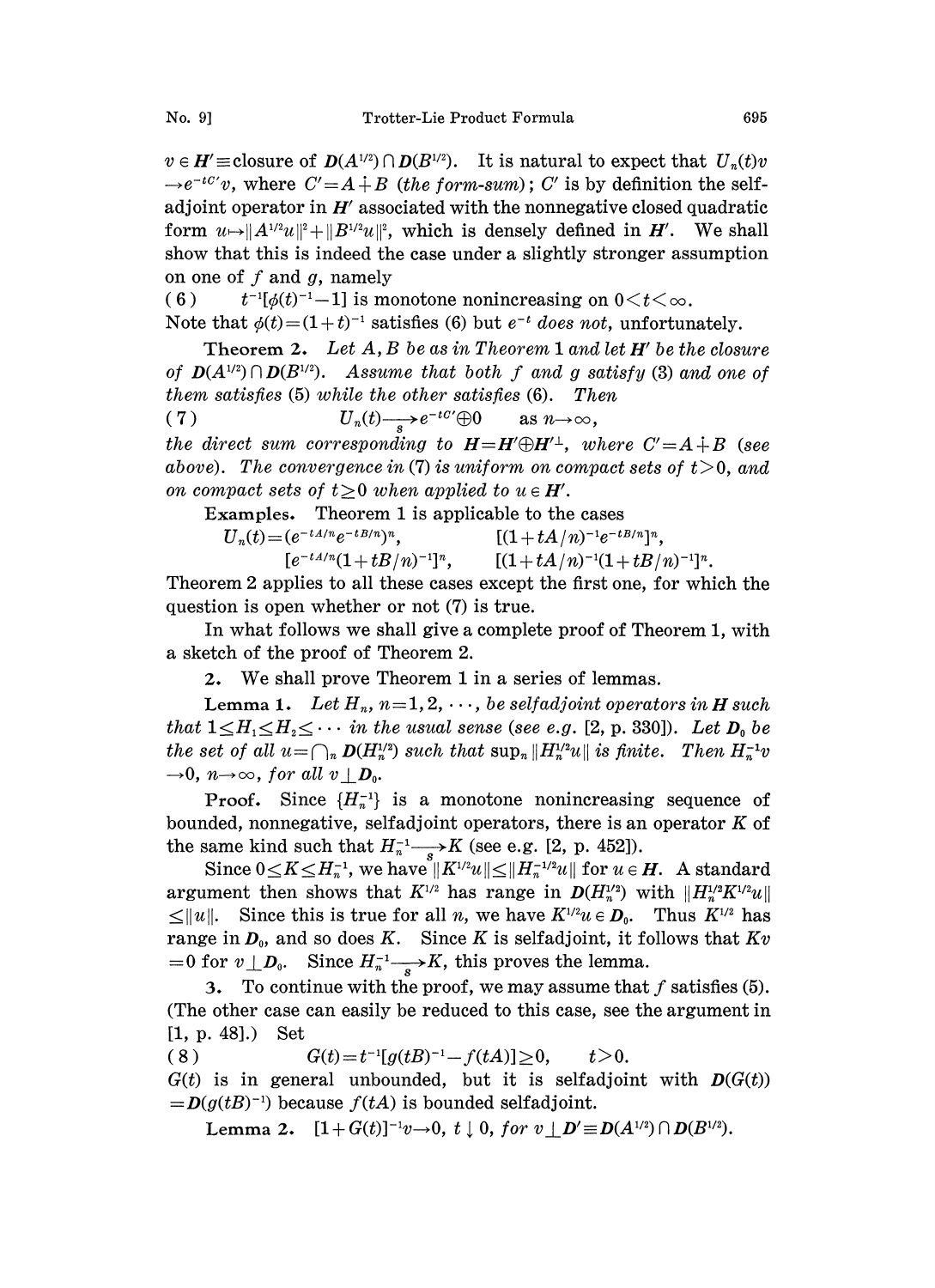**Proof.** Since  $g$  satisfies (3), we can find a monotone nonincreasing function p on  $[0, \infty)$  such that<br>(9)  $0 < p(t) < t^{-1}[q(t)^{-1}-1]$ ,

 $0 \le p(t) \le t^{-1}[g(t)^{-1}-1], p(t) \uparrow 1=p(0)$  as  $t \downarrow 0$ . For example, it suffices to set  $p(0)=1$  and

$$
p(t) = \min \left\{ 1, \inf_{0 \le s \le t} s^{-1} [g(s)^{-1} - 1] \right\}, \quad t > 0.
$$

 $p(t) = \min\left\{1, \inf_{0 \le s \le t} s^{-1}[g(s)^{-1} - 1]\right\}, \quad t > 0.$ <br>
(9) implies that  $t^{-1}[g(t\beta)^{-1} - 1] \ge \beta p(t\beta)$  for  $t > 0$  and  $\beta \ge 0$ . Hence

 $\begin{array}{l} t^{-1}[g(tB)^{-1}-1] \geq Bp(tB), \text{ so that} \ (10) \qquad \qquad G(t) \geq H(t) \equiv Bp \ \text{Thus the desired result follows.} \end{array}$ (10)  $G(t) \geq H(t) \equiv Bp(tB) + t^{-1}[1-f(tA)] \geq 0.$ 

Thus the desired result follows from the following lemma.

Lemma 3.  $[1+H(t)]^{-1}v \to 0$ ,  $t \downarrow 0$ ,  $v \mid D'$ .

**Proof.**  $H(t)$  is again in general unbounded but nonnegative selfadjoint with  $D(H(t))=D(Bp(tB))$ . An important property of  $H(t)$  is that it is a monotone nondecreasing family as  $t \downarrow 0$ , since  $\beta p(t\beta) \uparrow \beta$ ,  $t^{-1}[1-f(t\beta)] \uparrow \beta$  $(11)$ as  $t \downarrow 0$ ,

for any  $\beta>0$  (recall that f satisfies (5)).

Thus we can apply Lemma 1 with the sequence  $H_n$  replaced by the family  $1 + H(t)$  with  $t \downarrow 0$ . The desired result will follow if we show that  $\|H(t)^{1/2}u\|$  is bounded as  $t \downarrow 0$  if and only if  $u \in D'$ . But

(12)  $\|H(t)^{1/2}u\|^2 = \|B^{1/2}p(tB)^{1/2}u\|^2 + (t^{-1}[1-f(tA)]u, u)$ 

with  $D(H(t)^{1/2})=D(B^{1/2}p(tB)^{1/2})$ . (12) is bounded as  $t \downarrow 0$  if and only if each of the two terms on the right is bounded. In view of (11), it is easily seen from the spectral theorem and the monotone convergence theorem that the first term is bounded if and only if  $u \in D(B^{1/2})$  and the second term if and only if  $u \in D(A^{1/2})$ . Thus (12) is bounded as  $t \downarrow 0$  if and only if  $u \in D'$ , as we wished to show.

4. Now we introduce the following operators.

(13)  $F(t) = f(tA)^{1/2}g(tB)f(tA)^{1/2}, \t t \ge 0,$ (14)  $S(t)=t^{-1}[1-F(t)], \t t>0.$ 

Note that  $F(t)$  and  $S(t)$  are bounded, nonnegative selfadjoint operators, with  $F(t) \leq 1$ .

**Lemma 4.**  $[\lambda + S(t)]^{-1}v \rightarrow 0$ ,  $t \downarrow 0$ ,  $v \upharpoonright D'$ , uniformly on compact sets of  $\lambda > 0$ .

**Proof.** Since  $S(t) \ge 0$ , if suffices to prove the result for  $\lambda = 1$  (see [2, p. 427]). A simple computation gives

 $[1 + S(t)] f(tA)^{1/2} \supset f(tA)^{1/2}[1 + g(tB)G(t)]$ 

with  $G(t)$  given by (8). Hence

(15)  $[1 + S(t)]f(tA)^{1/2}[1 + G(t)]^{-1}v = f(tA)^{1/2}[1 + g(tB)G(t)][1 + G(t)]^{-1}v$ for any  $v \in H$ .

Assume now that  $v \mid D'$ . Then Lemma 2 shows that (16)  $[1+G(t)]^{-1}v\rightarrow 0$ , hence  $G(t)[1+G(t)]^{-1}v\rightarrow v$ ,  $t \downarrow 0$ . Thus the right member of (15) tends to v; recall that  $f(tA)^{1/2}$  and  $g(tB)$ tend strongly to the identity by (4). Hence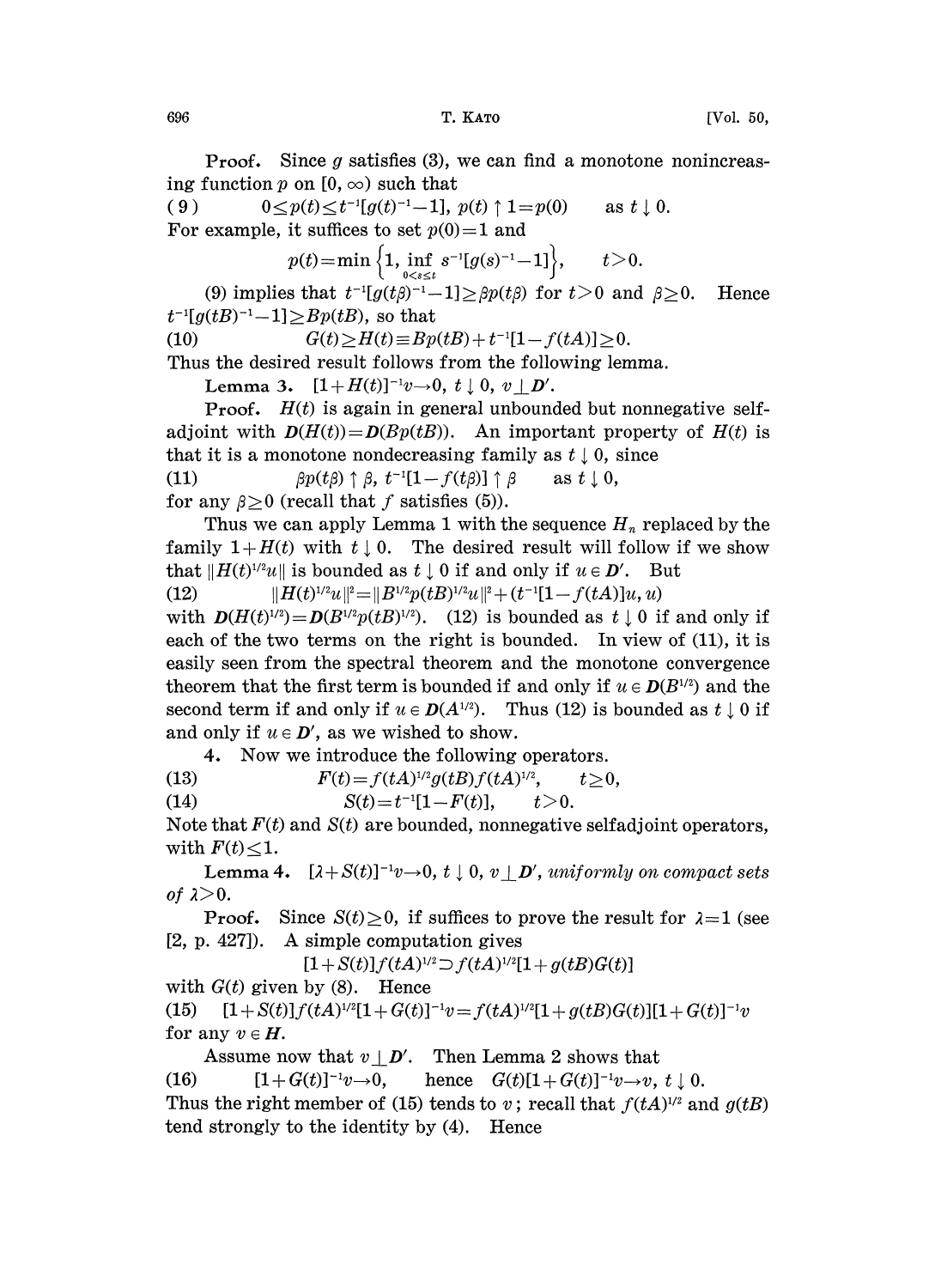(17)  $[1 + S(t)]f(tA)^{1/2}[1 + G(t)]^{-1}v - v \rightarrow 0, \quad t \downarrow 0.$ Since  $\|[1 + S(t)]^{-1}\| \le 1$ , we can multiply (17) from the left by  $[1 + S(t)]^{-1}$ , obtaining obtaining

 $f(tA)^{1/2}[1+G(t)]^{-1}v-[1+S(t)]^{-1}v\rightarrow 0,$   $t \downarrow 0.$ But the first term on the left tends to zero by (16) and  $f(tA)^{1/2} \rightarrow 1$ .

This proves the lemma.

5. We can now finish the proof of Theorem 1. We have

$$
0 \leq F(t) = 1 - tS(t) \leq [1 + tS(t)]^{-1}, \qquad t > 0,
$$

by (14), since  $S(t)$  is nonnegative selfadjoint. Noting that  $F(t)$  and  $S(t)$ commute, we obtain

$$
0 \leq F(t/n)^{2n} \leq [1 + (t/n)S(t/n)]^{-2n} \leq [1 + 2tS(t/n)]^{-1}
$$
  
=  $(2t)^{-1}[(2t)^{-1} + S(t/n)]^{-1}$ ,  $t > 0$ .

Hence for  $v | D'$ ,

 $||F(t/n)^nv||^2 < (2t)^{-1}([2t)^{-1} + S(t/n)]^{-1}v, v) \rightarrow 0,$  $||F(t/n)^n v||^2 \leq (2t)^{-1} \left(\frac{[(2t)^{-1} + S(t/n)]^{-1}v, v \to 0, \quad n \to \infty, \atop 0 \leq t \leq 0. \right)$  Thus we have proved that  $F(t/n)^n v \rightarrow 0$ . From this it is easy to deduce the desired result  $U_n(t)v\rightarrow 0$  (see again [1, p. 48]).

6. Sketch of the proof of Theorem 2. We may assume that  $f$ satisfies (5) and  $g$  satisfies (6). Since these assumptions are stronger than in Theorem 1, we have  $U_n(t)v\rightarrow 0$  for  $v \in H'^{\perp}$ . Thus it only remains to show that

(18)  $U_n(t)u\rightarrow e^{-tC'}u$ ,  $n\rightarrow\infty$ ,  $u \in H'$ . To prove (18), it again suffices to show that (19)  $F(t/n)^nu \to e^{-t}C'u$ ,  $n \to \infty$ ,  $u \in H'$ , where  $F$  is given by (13).

According to a theorem due to Chernoff [1, Theorem 1.1], (19) is true if

(20)  $[1 + S(t)]^{-1}u \rightarrow (1 + C')^{-1}u, \quad t \downarrow 0, \quad u \in H'.$ 

It should be noted that Chernoff's theorem is originally for the case in which C' is the generator of a  $C_0$ -semigroup on H, but the proof applies mutatis mutandis to the present case, in which  $C'$  is such a generator in  $H'$ .

The argument in the proof of Lemma 4 then shows that (20) follows from

 $[1+G(t)]^{-1}u \rightarrow (1+C')^{-1}u$ ,  $t \downarrow 0$ ,  $u \in H'$ .  $(21)$ To prove  $(21)$  we use the assumption that g satisfies  $(6)$ , which implies that we may choose  $p(t) = t^{-1}[g(t)^{-1}-1]$  in the proof of Lemma 2, so that  $G(t) = H(t)$ . Since  $H(t)$  is a nondecreasing family as  $t \downarrow 0$ , it is not  $d\mathcal{L}(\mathcal{L})$  with  $\mathcal{L}(\mathcal{L})$  with  $\mathcal{L}(\mathcal{L})$  as  $\mathcal{L}(\mathcal{L})$  with that we may choose  $p(t)=t^{-1}[g(t)^{-1}-1]$  in the proof of Lemma 2, so that difficult to establish (21) using a lemma that strengthens Lemma 1.

The writer plans in a future publication to discuss such a lemma in more detail, with applications in other directions.